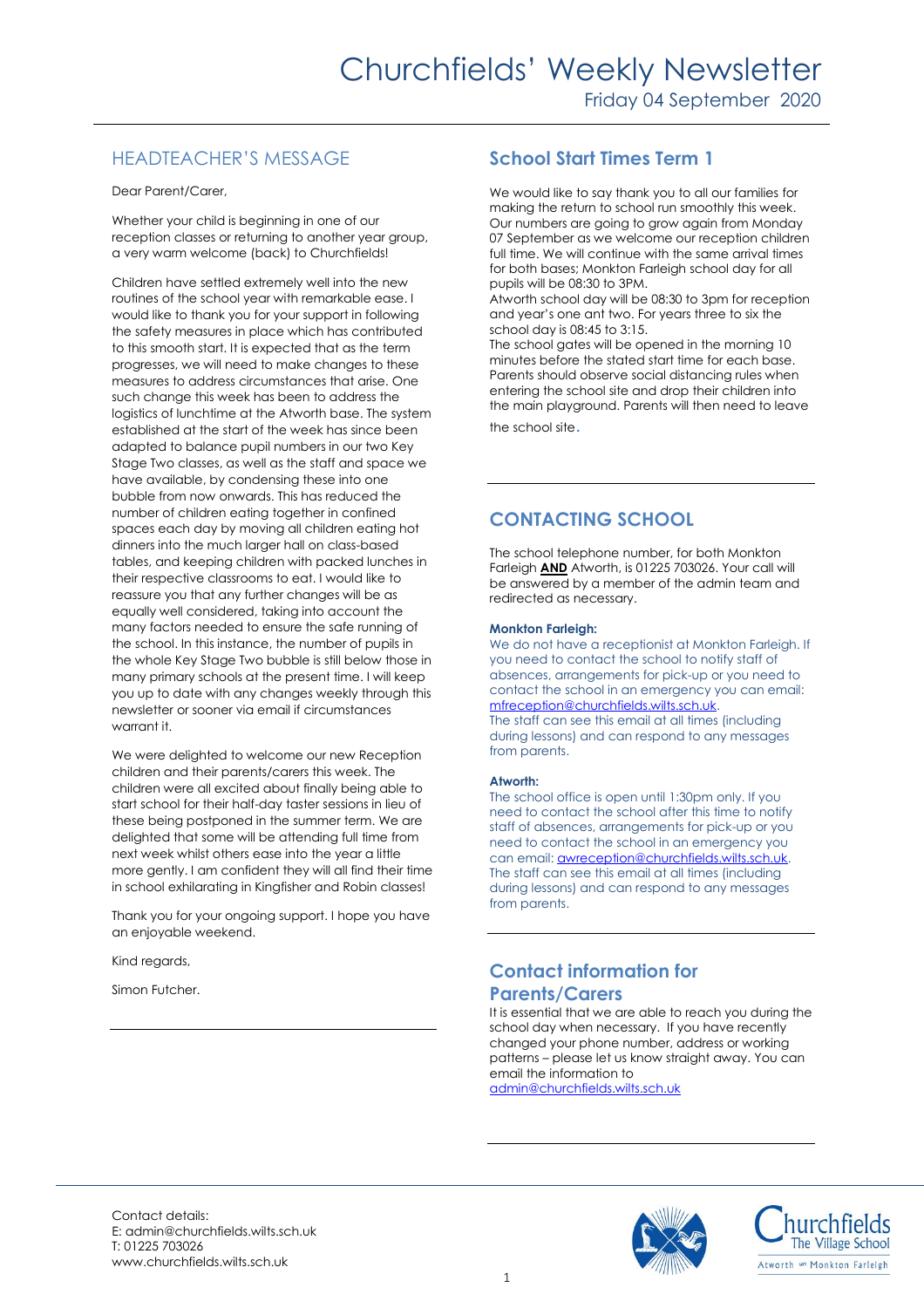# Churchfields' Weekly Newsletter

Friday 04 September 2020

#### **School Meals Payments**

Please can you ensure that if your child is in KS2 and is required to pay for school dinners that all meals are paid for in advance. The Cost of a meal is £2.40 and should be paid via Parent Pay. If you are not able to make a payment via Parent Pay please let Admin know.

We will continue to issue reminders for arrears on a weekly basis and ask that all payments are made on request. We have to ensure prompt payment to our caterers and we are sure you will appreciate our budget is already extremely stretched with essential expenditure, without having to cover additional costs for meals that have yet to be paid for. Thank you

#### **CLUBS**

Our before school club at Atworth base is now up and running. There is no pre-booking required. We are also running some after school clubs at both bases during term 1. You can find the details on our website. There are no teacher led clubs during term 1.

### **Kingfisher class**

What an awesome week. It has been so lovely teaching the eager and keen year ones. They have all come back ready and willing to face any challenge and task. My gosh I have missed them! I have been super impressed by the group's willingness to write and use super adjectives. I have been blown away by their enthusiasm and skill in Maths. Mostly I have loved how all of the group have welcomed our new entrants into the classroom as well as a new year one. They have done so in such a friendly and loving manner. The new Reception children have also approached this new and exciting time with massive smiles and oodles of energy. Well done Kingfishers you continue to be an absolute delight!!! I cannot wait to see what this term has in store for us all. Lots of love Mrs Genner x x x



Well done to the following keen mathematicians who kept up their work on mathletics during August. It

was amazing to come back to school and find a gold certificate!

Gold - Kaan

Silver - Rupert, George R, Kaan, Amelie, Isabella

Bronze - Oscar, Alex, Oliver CJ, Florence, Rupert (x3), Alexis (x4), Hannah, Henry H, Lauren (x4), George R (x4), Kaan, Amelie, Isabella

#### **Kestrel class collaborated together on a poem**

**HAPPINESS** 

Happiness is…

As bright as a disco ball in the middle of a birthday party

As cheerful as a puppy in an open field

As content as a hot chocolate in the cold winter breeze

As lucky as a leprechaun finding a four leaf clover

As excited as a party popper letting out its confetti

As hopeful as a rainbow on a grey, cold day

As graceful as a kestrel's agile gliding through an endless sky



Kestrel class received a letter from the Foreign and Commonwealth Office this week! Jake, Luca and Luke wrote a letter to Boris Johnson last term about their concerns about climate change and its impact on education, as part of the Send My Friend to School campaign. They received a

reply from the Minister responsible for education at the Department for International Development (DFID) who agreed with them about the importance of education and explaining the UK government's plans for climate action.

Contact details: E: admin@churchfields.wilts.sch.uk T: 01225 703026 www.churchfields.wilts.sch.uk